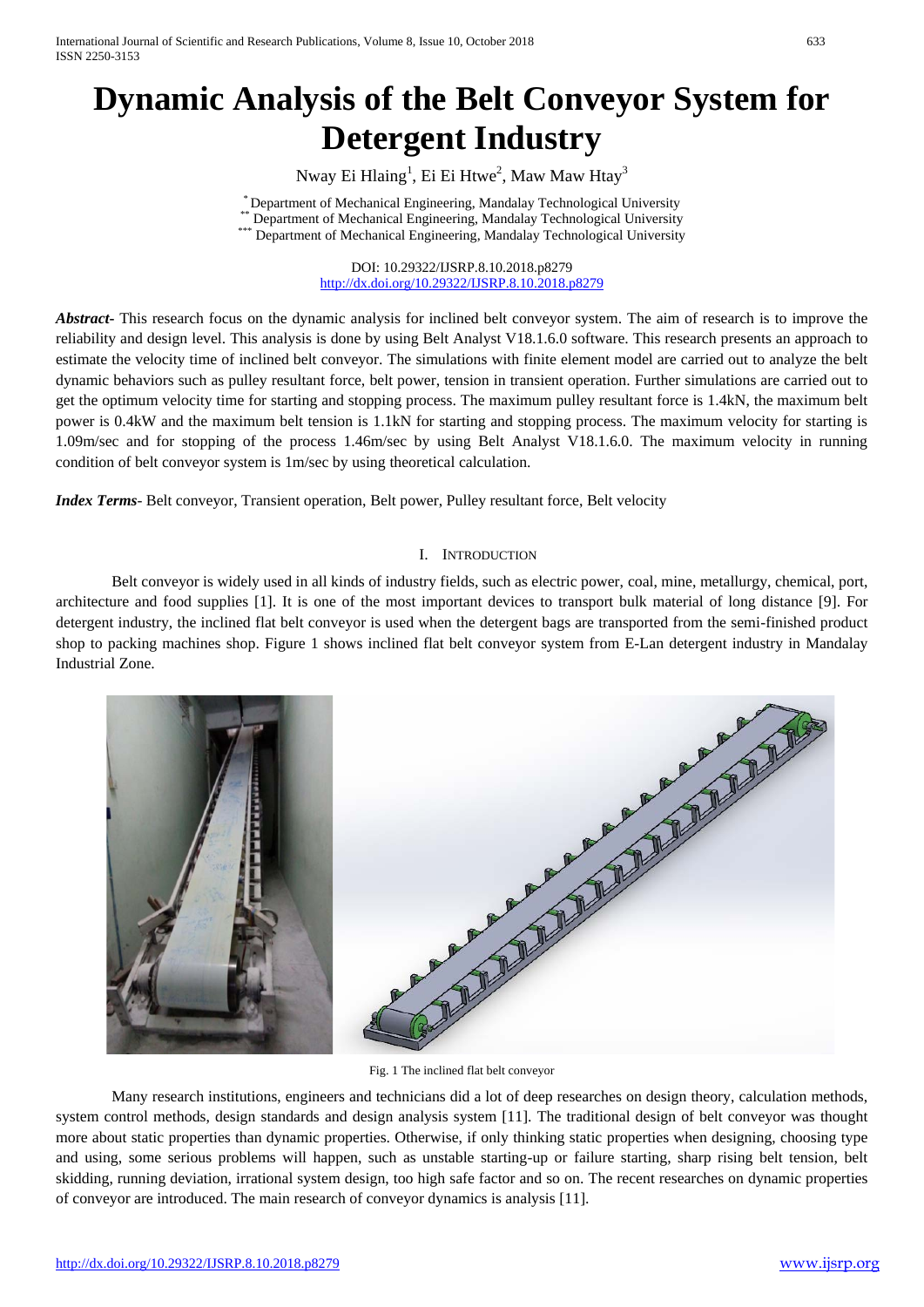The dynamic behavior of conveyors has not been an issue of interest until a few decades ago [7]. However, as a general issue, dynamic behavior of axially moving continua is first examined in late 19th century [7]. This subject hasn't met a general interest until 1960s [7]. Scientists and engineers accelerated their research on analytical solutions for axially moving strings as they are the simplest form. From 1960s to 1970s, the solution techniques, scenarios and models have been improved [7]. From 1970s, various beam models have been introduced [7]. In parallel to emerging capabilities of computers, in 1984 first FE (finite element) model of a belt conveyor is applied [7]. The use of FE models expanded the research of belt conveyor dynamic behavior research. As an advantage of FEM (finite element methods) planar and web methods have been introduced lately [7].

Dynamic analysis is used to verify the maximum and minimum loads on all belt conveyor components during all possible transient conditions of stopping and starting [13]. It is also used to develop and test the control algorithms necessary to safely and reliability stop and start the load [13]. Proper dynamic analysis requires a time based, FEA solver which considers the elasticity of the belting and all the masses which make us the conveyance system [13].

There are three types of basic dynamic analysis real eigenvalue analysis, linear frequency response analysis, linear transient response analysis [12].

Real eigenvalue analysis is used to determine the basic dynamic characteristics of a structure [12]. The results of an eigenvalue analysis indicate the frequencies and shapes at which a structure naturally tends to vibrate. Although the results of an eigenvalue analysis are not based on a specific loading, they can be used to predict the effects of applying various dynamic loads [12].

Frequency response analysis is an efficient method for finding the steady-state response to sinusoidal excitation. In frequency response analysis, the loading is a sine wave for which the frequency, amplitude, and phase are specified. Frequency response analysis is limited to linear elastic structures [12].

Transient response analysis is the most general method of computing the response to time-varying loads. The loading in a transient analysis can be of an arbitrary nature, but is explicitly defined (i.e., known) at every point in time. The time-varying (transient) loading can also include nonlinear effects that are a function of displacement or velocity. Transient response analysis is most commonly applied to structures with linear elastic behavior [12].

### II. SPECIFICATION DATA

The specification data are surveyed from E-Lan detergent industry in Mandalay Industrial Zone. To analyse the inclination flat belt conveyor system of detergent industry, the following data must be known.

| N <sub>0</sub> | <b>Description</b>                                    |                   | <b>Value</b>   | Unit                     |
|----------------|-------------------------------------------------------|-------------------|----------------|--------------------------|
| 1.             | Capacity                                              | $\mathcal{C}$     | 40             | ton/hr                   |
| 2.             | Belt width                                            | B                 | 500            | mm                       |
| 3.             | <b>Belt</b> thickness                                 | $\mathbf{t}$      | $\overline{4}$ | mm                       |
| 4.             | Length between centers                                | L                 | 9              | m                        |
| 5.             | Vertical height of the conveyor                       | H                 | 4.5            | m                        |
| 6.             | Conveyor inclination angle                            | $\alpha$          | 30             | Deg                      |
| 7.             | Arc of contact                                        | $\theta$          | 180            | Deg                      |
| 8.             | Belt tension before the drive pulley                  | $F_1$             | 1370           | N                        |
| 9.             | Belt tension after the drive pulley                   | F <sub>2</sub>    | 456            | N                        |
| 10.            | Drive force of pulley in steady operating condition   | $F_d$             | 913.8          | N                        |
| 11.            | Average mass per unit length due to rotating rolls    | $m_{roll}$        | 1.27           | kg/m                     |
| 12.            | Mass of belt per unit length                          | $m_{\text{belt}}$ | 2.8            | kg/m                     |
| 13.            | Average mass of specified bulk materials              | $m_{\text{bulk}}$ | 5.9            | kg/m                     |
| 14.            | Coefficient of friction between belt and drive pulley | μ                 | 0.35           | $\overline{\phantom{a}}$ |
| 15.            | Artificial friction coefficient                       | f                 | 0.018          | $\overline{\phantom{a}}$ |
| 16.            | Safety factors in transient operation                 | $S_A$             | 5.4            |                          |

# TABLE I SPECIFICATION DATA OF CONVEYOR SYSTEM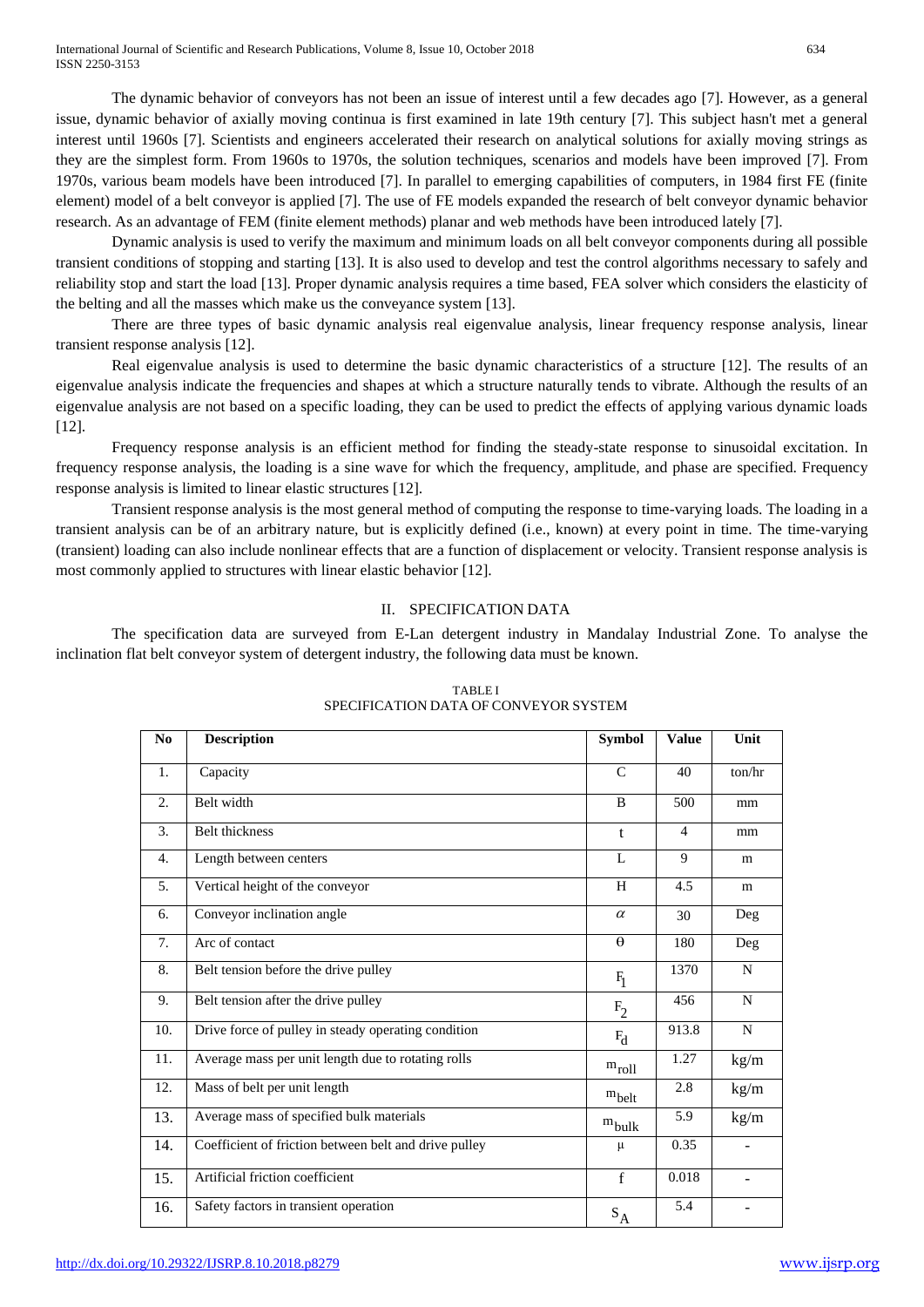|  | tactor in steady operating condition<br>safety |  |  |  |  |
|--|------------------------------------------------|--|--|--|--|
|--|------------------------------------------------|--|--|--|--|

#### III. THEROTICAL CALCULATION OF THE BELT SPEED

The belt speed is important because the wrong speed ratio will cause the material to pile up inside the screen or bounce of the belts. To analyse the belt velocity of starting and stopping process for inclined belt conveyor system by using Belt Analyst V 18.1.6.0, the belt velocity from theoretical equations derives out [2]. The belt velocity equals,

$$
v(t) = -\frac{\pi \Delta V}{2} \cos \frac{\pi t^2}{2T_a} \tag{1}
$$

The required minimum acceleration time [2],

$$
T_{a,min} = C_p \times \frac{\Delta V}{a_{max}} \tag{2}
$$

With regard to risks of both breaking and slipping, the permitted acceleration  $a_{\text{max}}$  in transient operation equals [2],

$$
a_{\text{max}} = \min \left( a_{\text{max,break}} a_{\text{max,slip}} \right) \tag{3}
$$

The permitted maximum acceleration honoring the belt tension rating and safety factor [2],

$$
a_{\text{max,break}} = \left[ \frac{F_{2A}}{L(m_{\text{roll}} + 2m_{\text{belt}} + m_{\text{bulk}})} + \text{Cfg} \right] \frac{S_B - S_A}{S_A} \tag{4}
$$

The permitted acceleration which honors the ratio between the belt tension before and after drive pulley [2],

$$
a_{\text{max,slip}} = \left[ \frac{e^{\mu \alpha} - 1)F_{2A}}{L(m_{\text{roll}} + 2m_{\text{belt}} + m_{\text{bulk}})} - Cfg \right]
$$
(5)

The belt tension after the drive pulley in transient operation [2],

$$
\mathbf{F}_1 = \mathbf{F}_2 + \mathbf{F}_d \tag{6}
$$

The maximum extra drive force of pulley in transient operation [2],

$$
F_{ac,max} = (F_2 + F_d) \frac{S_B - S_A}{S_A}
$$
 (7)

In transient operation, the peripheral driving forces on the drive pulley(s) equal  $[2]$ ,

$$
F_{dA} = F_d + F_{ac}
$$
  
The permitted belt tension in transient operation [2]:

$$
F_{1A,max} = \frac{F_1 S_B}{S_A} \tag{9}
$$

The belt tension after the drive pulley in transient operation equals [2],

 $F_{1A} = F_{2A} + F_{dA}$  (10)

#### IV. DYNAMIC ANALYSIS OF BELT CONVEYOR

Belt conveyor system is analyzed by using Belt Analyst V18.1.6.0 software. Belt Analyst is the belt conveyor design software that was first created in 1996. It was developed by conveyor engineers as a consulting tool in order to design and analyze the most difficult belt conveyor applications. The list of successfully built applications is huge. This is not just design software, but a real engineering tool [13]. There are five analyze in this software;

- 1. Feeder analyst
- 2. Lagging analyst
- 3. Horizontal curve analyst
- 4. Dynamic analyst
- 5. Idler analyst.

For inclined belt conveyor for detergent industry, dynamic analyst is used. Dynamic analysis is used to verify the maximum and minimum loads on all belt conveyor components during all possible transient conditions of starting and stopping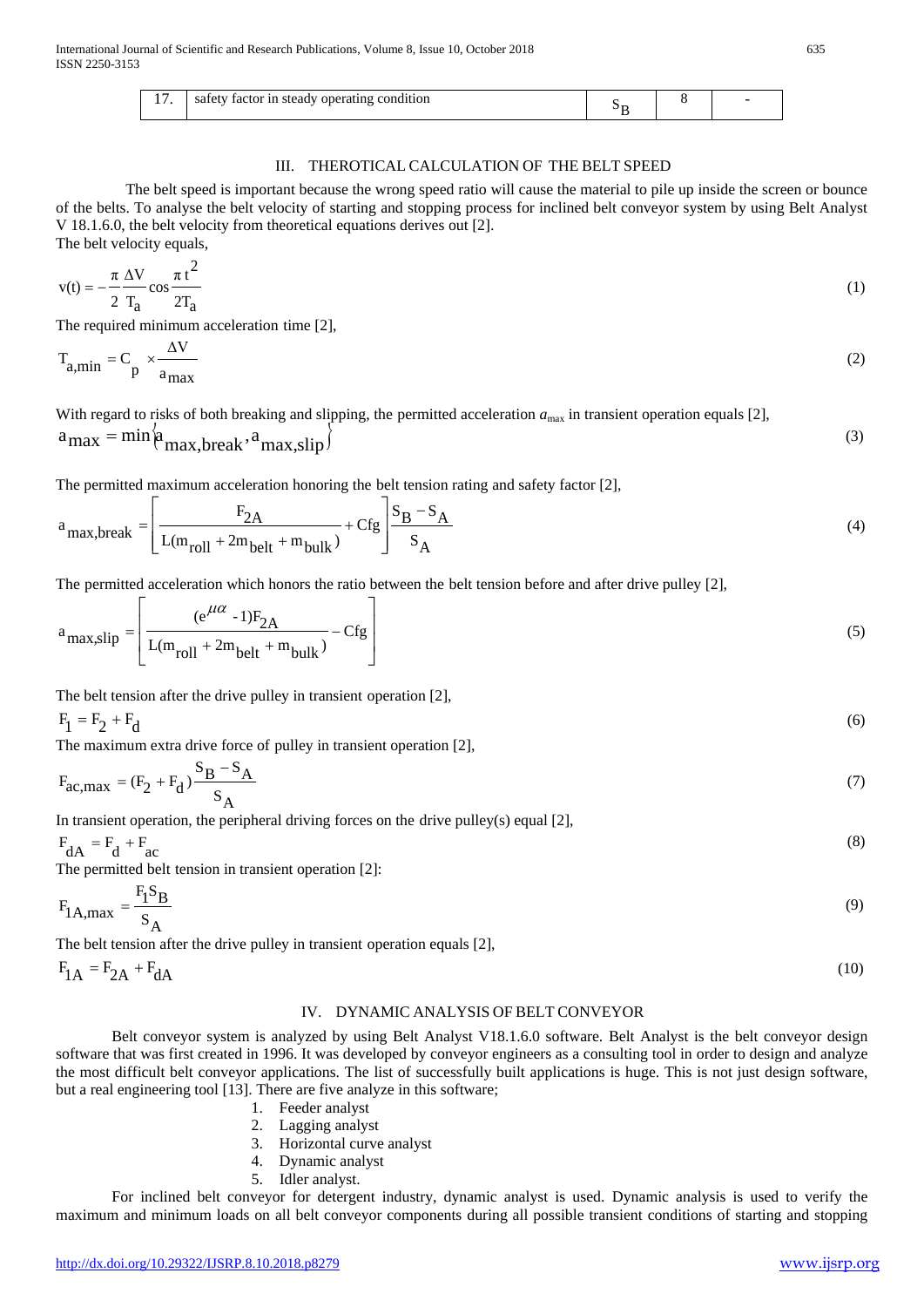[13]. It is also used to develop and test the control algorithms necessary to safely and reliability stop and start the loads [13]. Proper dynamic analysis requires a time based, FEA solver which considered the elasticity of the belting and all the masses which makes us the conveyance system [13].

The input data for the dynamic analysis of inclined belt conveyor system is types of conveyed material, types of belt, types of idlers, types of pulley and drives. The table shows the input data for the dynamic analysis. Pulley resultant force, belt power, tension and velocity according to the time for this research are shown in followings;

| 1.               | General       | Belt width (mm)               | 500            |
|------------------|---------------|-------------------------------|----------------|
|                  |               | Belt speed (m/sec)            | 1.65           |
|                  |               | Load (ton/hr)                 | 40             |
| 2.               | Material      | Description                   | Soap powder    |
|                  |               | Material density $(kg/m3)$    | 961            |
|                  |               | Lump size (mm)                | 400            |
|                  |               | Chute drop height (m)         | 9              |
| 3.               | Profile       | Horizontal length (m)         | 9              |
|                  |               | Vertical lift (m)             | 4.5            |
| $\overline{4}$ . | <b>Belt</b>   | Specification                 | Fabric-ISO     |
|                  |               | Belt weight (kg/m)            | 2.8            |
|                  |               | Top cover gauge (mm)          | 1              |
|                  |               | Bottom cover gauge (mm)       |                |
| 5.               | <b>Idlers</b> | No of idlers                  | 22             |
|                  |               | Roll diameter (mm)            | 60             |
|                  |               | Roll material                 | Steel          |
|                  |               | Rotating weight (kg)          | 11.4           |
|                  |               | Bearing tight                 | Roller         |
|                  |               | Idler to belt friction factor |                |
| 6.               | Pulleys       | No of pulley                  | $\overline{2}$ |
|                  |               | Wrap direction                | Clockwise      |
|                  |               | Wrap angle (degree)           | 180            |
|                  |               | Pulley diameter (mm)          | 330            |
|                  |               | Face width (mm)               | 600            |
|                  |               | Shaft diameter (mm)           | 55             |
|                  |               | Shaft length (mm)             | 1197           |
|                  |               | Bearing type                  | Ball           |
| 7.               | <b>Drives</b> | Power ratio                   | 1              |
|                  |               | Efficiency                    | 0.95           |
|                  |               | Wrap angle (Degree)           | 180            |
|                  |               | Synchronous RPM               | 95             |
|                  |               |                               |                |

TABLE II INPUT DATA FOR THE DYNAMIC ANALYSIS OF BELT CONVEYOR SYSTEM



Fig. 2 The relation between pulley resultant force and time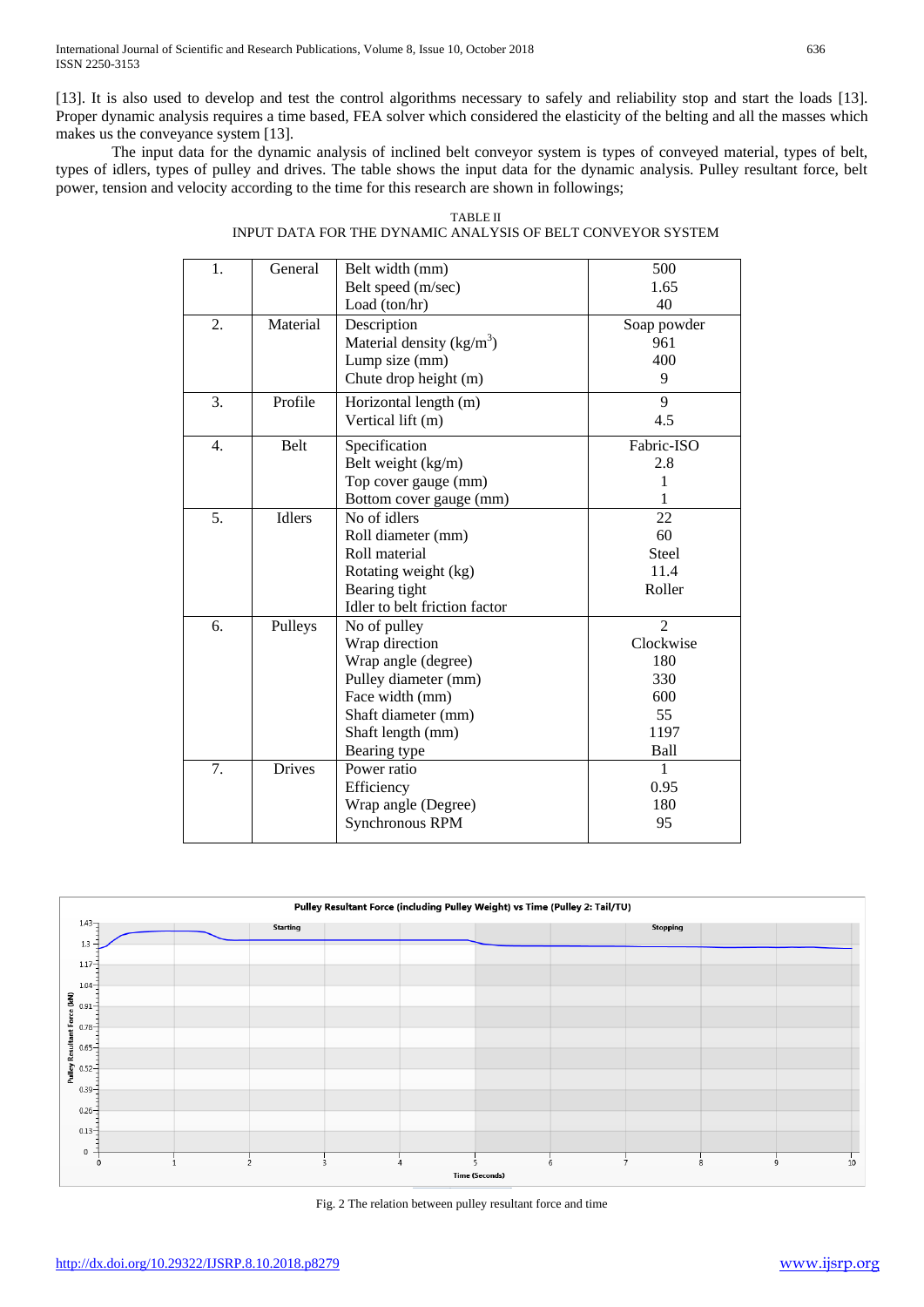Figure 2 shows the relation between pulley resultant force and time. The maximum pulley resultant force is 1.4kN for starting and stopping process.



Fig. 3 The relation between belt power and time

Figure 3 shows the relation between belt power and time. The maximum belt power is 0.4kW and minimum power is zero for starting and stopping.



Fig. 4 The relation between belt tension and time

Figure 4 shows the relation between belt tension and time. The maximum belt tension is 1.1kN and the minimum belt tension is 0.8kN for starting and stopping process.



Fig. 5 The relation between belt velocity and time for starting process

Figure 5 shows the relation between belt velocity and time. The maximum belt velocity is 1.09m/sec and minimum belt velocity is zero for starting process.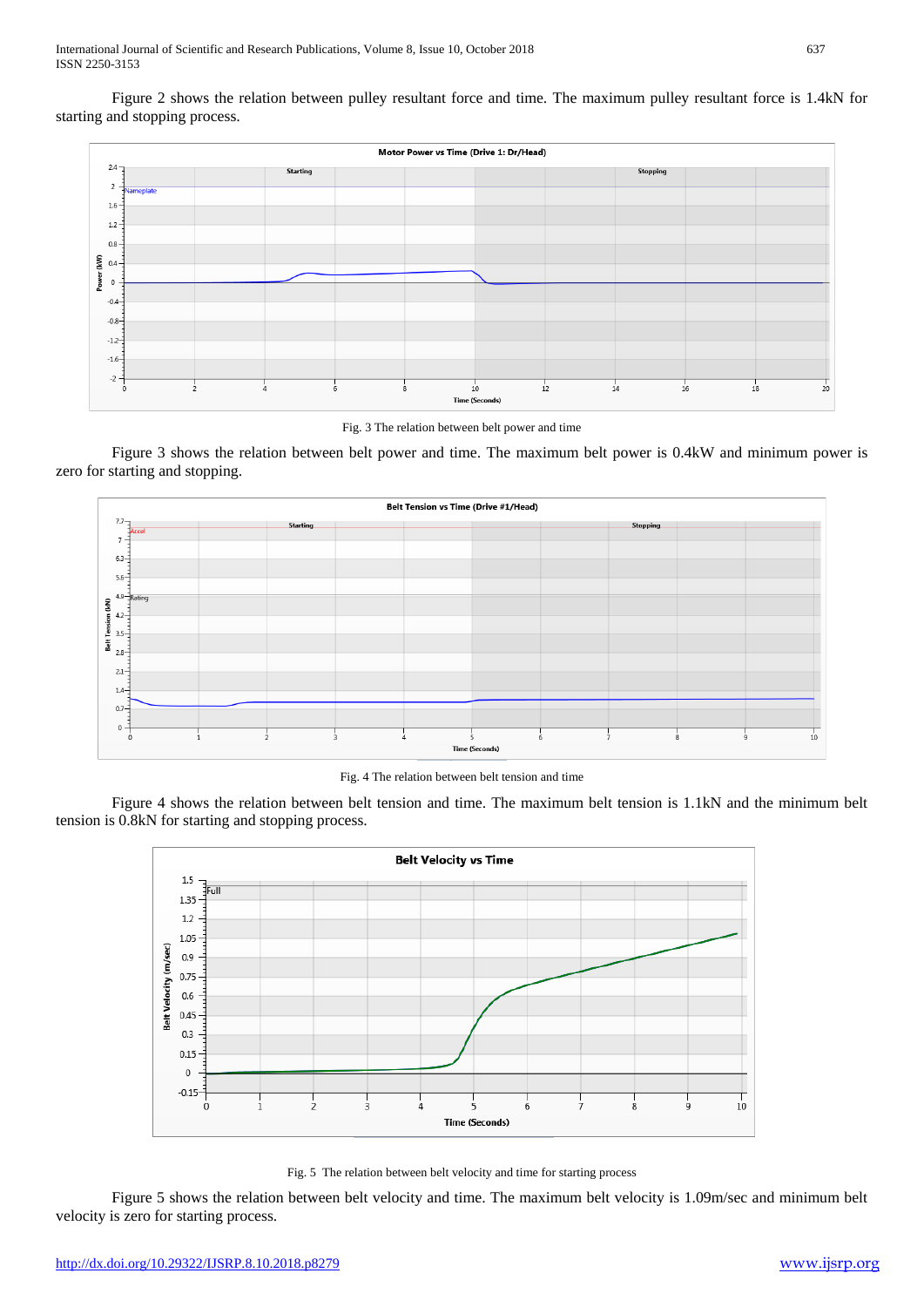

Fig. 6 The relation between belt velocity and time for stopping process

Figure 6 shows the relation between belt velocity and time. The maximum belt velocity is 1.46m/sec and minimum belt velocity is -0.01m/sec for stopping process.

#### V. COMPARISON BETWEEN SIMULATION AND THEORETICAL RESULT FOR BELT CONVEYOR SYSTEM

Figure 7 and 8 are shown the velocity results to compare the theoretical and simulation results. The stopping condition means that before the belt velocity reaches till 0 m/sec from running condition. In stopping condition, the ten seconds are chosen to express the belt velocity how to reach the zero condition.



Fig. 7 The relation between belt velocity and time for starting and stopping from Belt Analyst

Figure 7 shows the velocity in starting condition during 10 seconds and in stopping condition during 10 seconds. The starting condition means that the belt starts the velocity 0 m/sec to running condition. The ten seconds are chosen to show the velocity changes in starting condition. The maximum belt velocity for starting and stopping process is 1.46m/sec from Belt Analyst software.



Fig. 8 The relation between belt velocity and time for starting and stopping from Belt Analyst

Figure 8 shows the velocity in running condition of the flat belt conveyor system during ten seconds by using theoretical calculations. The maximum velocity in running condition for inclined belt conveyor system is 1m/sec from Matlab software.